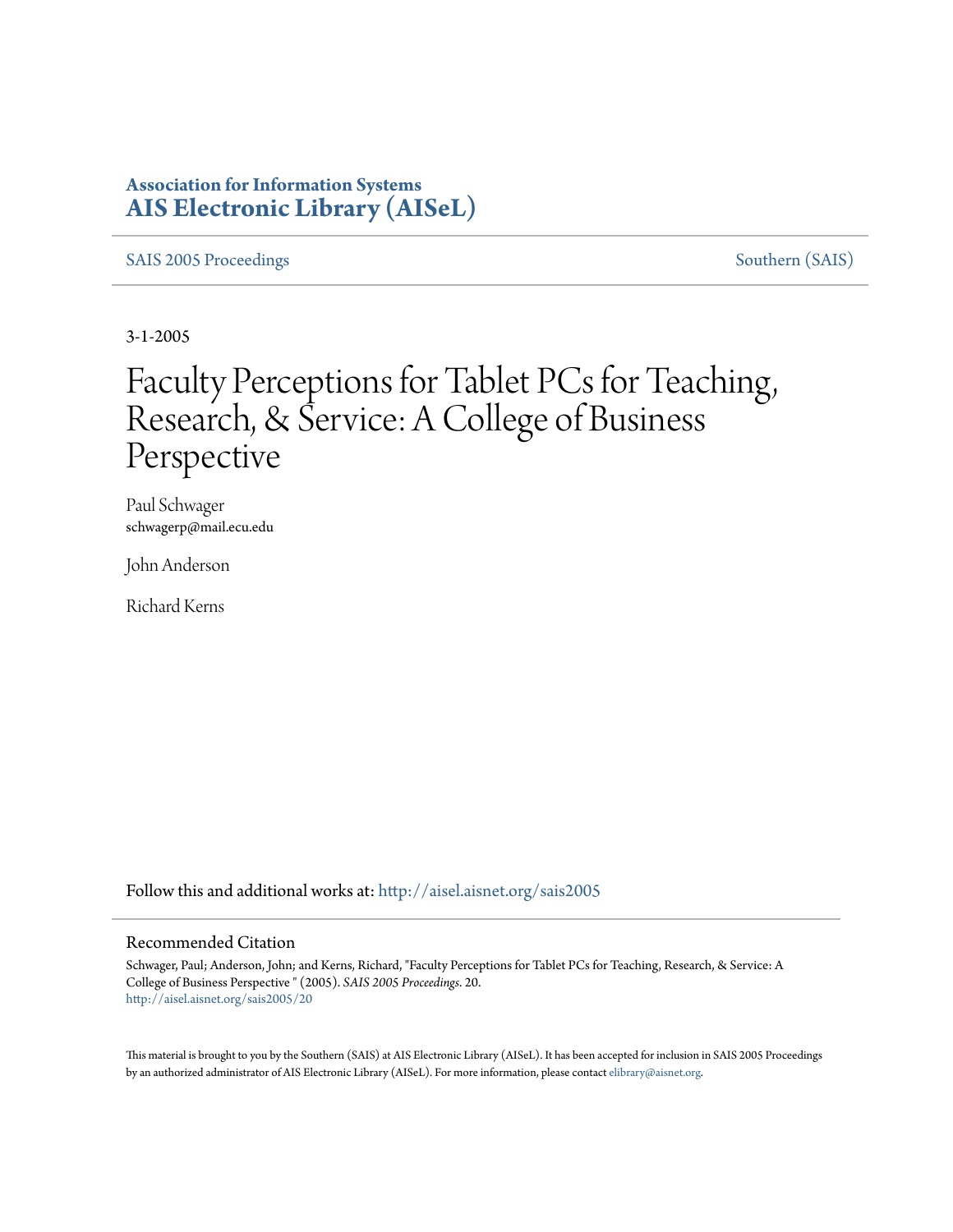# **FACULTY PERCEPTIONS OFTABLETPCS FOR TEACHING, RESEARCH, & SERVICE: ACOLLEGE OF BUSINESS PERSPECTIVE**

### **Paul H. Schwager**

**East Carolina University**  schwagerp@mail.ecu.edu

### **John E. Anderson East Carolina University**  andersonj@mail.ecu.edu

**Richard L. Kerns East Carolina University**  kernsr@mail.ecu.edu

### **Abstract**

*This paper is the first in a series that examines the use of TabletPCs in an academic environment, specifically a College of Business. It is an exploratory study which focuses on faculty perspectives at a medium sized university and provides a starting point to explore additional issues related to TabletPCs in an academic environment. This paper presents a summary of the qualitative data obtained about key issues. These issues are addressed from a faculty perspective covering the areas of: Teaching, Research, & Service.* 

### **Introduction**

"The Tablet PC represents the evolution of mobile, powerful, versatile computing for education. Windows XP Tablet PC Edition offers the power of Windows XP Professional, with the added benefit of pen and ink. With lightweight designs and built-in wireless support, Tablet PCs can go wherever you go—to class, to the library, on the go, or at your desk. Using the Tablet PC, students and educators can create, capture, and collaborate in new and unique ways." (Microsoft, 2004)

The above, ambitious quote serves as the starting point for Microsoft's web pages that address the use of TabletPCs in education. Microsoft has made a significant commitment to the development of the TabletPC as a platform and has made an extensive amount of resources available that stress the benefits of the platform in an academic environment. In addition to Microsoft, several education industry publications have also offered glowing reviews such as:

"The TabletPC is the perfect juxtaposition of the monolithic technology initiatives now dominating the eLearning landscape and the spontaneous, playful, social learning environments reminiscent of schoolyards and chalkboards."(Lomas, 2003)

Other articles have gone on to describe the TabletPC as enabling professors to: "focus more time on students' needs and less time on 'chalking and talking' (Lindsey, 2003)

Yet another stated: "In countless ways, the tablet PCs have proven themselves as an indispensable asset both inside and outside of the classroom." (Barton, 2003)

In addition, when addressing the issue of grading one said: "Electronic submissions of student assignments certainly provide many advantages for faculty members and graders." (Herrmann, 2003)

One writer, when addressing the TabletPC's fit for the academic profession commented:

*Proceedings of the 2005 Southern Association of Information Systems Conference* 107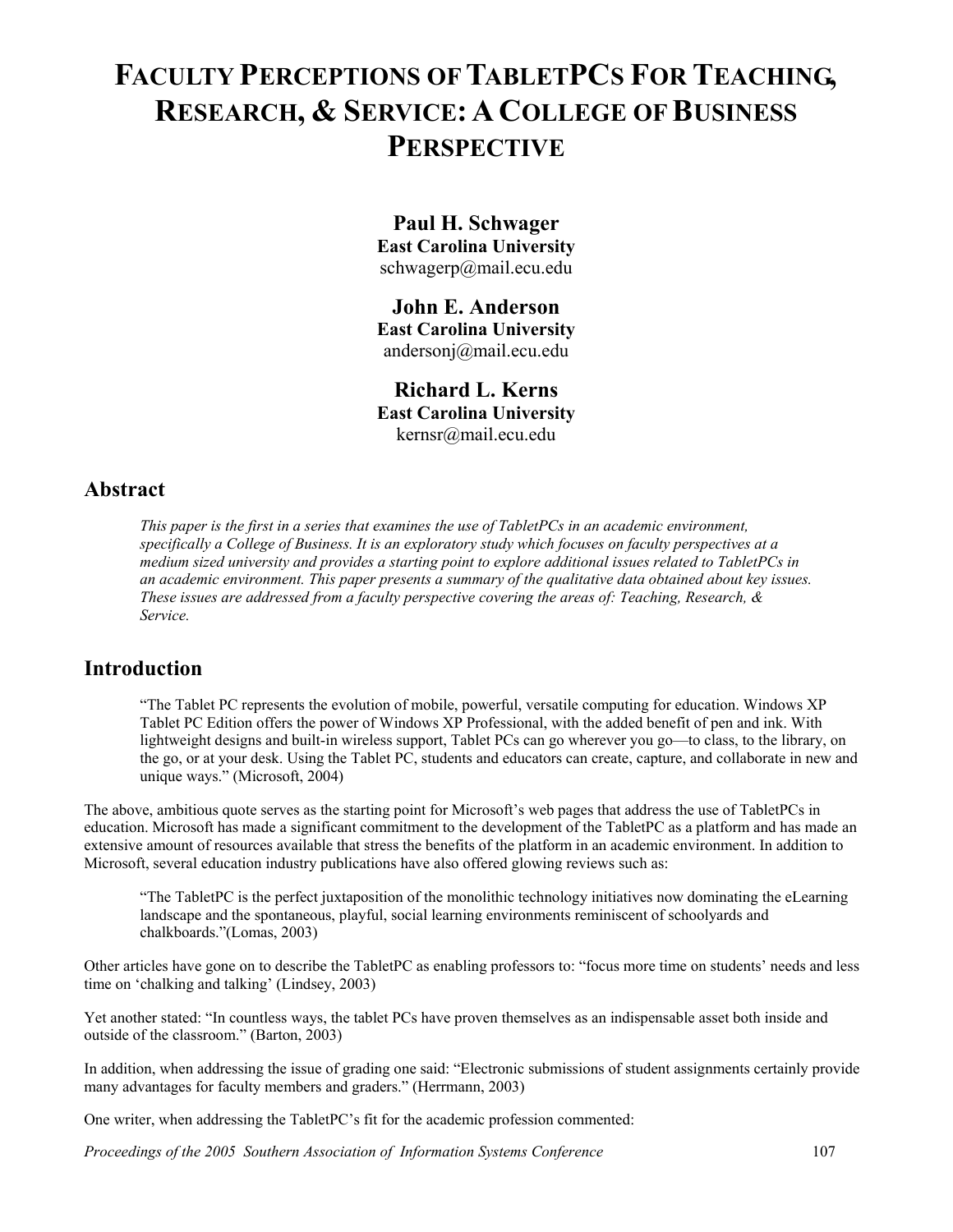"…seldom has there been a new computer introduced that seems more in tune with both the way business is conducted and the nature of the workers in a single professional community. In this case, the actors are teachers and students, true information nomads moving from one learning oasis to another, receiving multiple daily presentations, engaging in bursts of collaboration, then moving on and synthesizing their experience in periodic reports." (McCloskey, 2004)

Recently even MIT has experimented with TabletPCs. MIT has undertaken a project called iCampus with the thought of using technology as a means to enhance education (Microsoft, 2002). John Williams, Director of the Intelligent Engineering Systems Laboratory at MIT had this to say about TabletPCs:

"The Tablet PC is a 'killer' computer: powerful enough to complete the heavy number crunching, flexible enough to keep track of assignments and due dates, and compact enough to unobtrusively take it to meetings or into classrooms and lectures." (Microsoft, 2002)

To sum up MIT's experience with the TablePCs, Williams commented: "People are just going to take to the Tablet PC like water." (Microsoft, 2002)

So with all these benefits why don't all faculty members use a TabletPC? To begin answering this question it would be helpful to understand the benefits that faculty members are actually receiving from the use of TabletPCs. The faculty perspective has been an important component of previous MIS studies (Hill, 1994; Vijayaraman, 1994) and will be the central issue explored by this qualitative study.

This paper is the first in a series that explores the impact that TabletPCs are having on faculty in the College of Business. It addresses the three primary areas of the faculty member's job: teaching, research, and service.

# **Methodology**

This study focuses on the qualitative part of the data collected specifically for this study. A quantitative analysis of additional questions will be developed at a later date. As a part of a broader survey, open ended questions were created to address the primary areas of faculty responsibilities; teaching, research and service. These open ended questions were added to a webbased survey which was administered over the summer term to allow faculty the opportunity to clearly think about their responses. A web-based methodology was chosen to encourage participation due to its ease of use as well as the availability of the technology to all participants. An e-mail was sent to solicit participation at the start of the first summer term and a reminder sent at the start of the second summer term asking for faculty participation.

The e-mails were sent to 50 College of Business faculty members who participated in the TabletPC program at a medium sized university. Thirty seven faculty members responded to the survey, yielding a response rate of 74%. Faculty from all academic departments in the College responded. Table 1 presents some basic information about the respondents:

| <b>Description</b> | Response    | N              | <b>Departments</b>                | N           |
|--------------------|-------------|----------------|-----------------------------------|-------------|
| Gender             | Male        | 30             | Accounting                        | 8           |
|                    | Female      |                | Decision Sciences (MIS, OM, & MS) | 14          |
|                    | No Response | $\overline{2}$ | Finance                           | $\mathbf b$ |
| Age                | $20 - 30$   | $\theta$       | Management                        |             |
|                    | $31-40$     | 14             | Marketing                         |             |
|                    | $41 - 50$   | b              | No Response                       |             |
|                    | 51-60       |                |                                   |             |
|                    | $60+$       | 6              |                                   |             |
|                    | No Response | 3              |                                   |             |

### **Table 1: Description of respondents**

From this information it appears that the respondents are a good mix across academic departments and age groups. The respondents also represent both genders. In addition to this descriptive data, faculty were also asked about the number of years they have been teaching as well as their use of their TabletPC. Table 2 summarizes these questions.

### **Table 2: Years teaching and TabletPC usage**

| Min | $\sim$ $\sim$ $\sim$<br>. .<br>- 64.77<br>$\sim$ $\sim$ | <b>NA</b><br>$\sim$ $\sim$ $\sim$<br>$\epsilon$<br>. |
|-----|---------------------------------------------------------|------------------------------------------------------|
|     |                                                         |                                                      |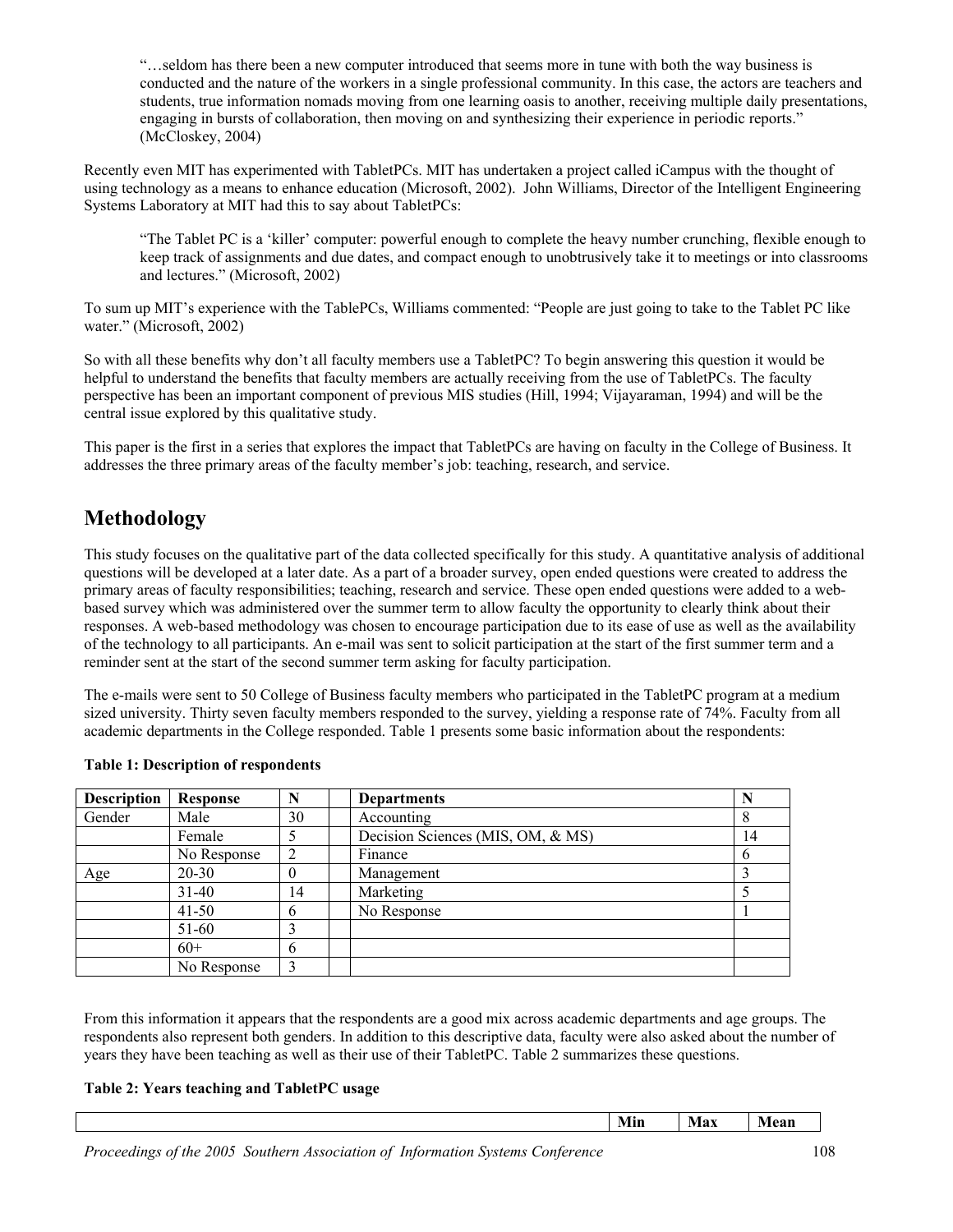| Years teaching                                       |  |     | 13.54 |
|------------------------------------------------------|--|-----|-------|
| Percentage of time used as laptop                    |  | 100 | 57.5  |
| Percentage of time used as tablet                    |  | 100 | 41.47 |
| Percentage of overall computing time on this machine |  | 85  | 36.39 |
| Number of months using the TabletPC                  |  | 24  | 10.51 |

From the information in Table 2 it is evident that the respondents are for the most part, seasoned academics who have invested quite a bit of time into their TabletPCs. There is a good mix of respondents with some having used their TabletPCs for two years and others just beginning to use the device.

# **Presentation and Discussion**

Faculty are responsible for three primary areas: Teaching, Research, and Service. Different institutions place different weights on each. In examining the data we looked for trends and common themes. The most common of which are presented in the following figures which address each area.

### *Teaching - In the classroom*

To address the use of the TabletPC in teaching it is necessary to examine its use inside and outside of the classroom. Figure 1 presents a summary of the themes which were evident in the faculty comments about the use of TabletPCs in teaching while in the classroom. The most cited comment is the ability of the device to draw diagrams, graphs, and models. This is a feature that can not be accomplished with a TabletPC. The other top themes had to do with TabletPC specific features as well, including annotating and being able to highlight and emphasize important points during a lecture. It was evident that the Tablet can be a replacement of the chalkboard, but more importantly it extends the functionality of the chalkboard. Lectures and notes can be digitized and saved for future reference and sharing with students. One respondent summed it up nicely:

"I use the tablet in conjunction with Power Point, Journal and Excel in my lectures. Using the pen I solve example problems, make notations, highlight key points, draw graphs and do everything I used to do using a chalkboard. But since the notes I'm writing can be saved digitally, I save them and post them on the web for my students to review later in case they missed something. It allows me to cover much more material than I could before because I can move faster without fear that students are falling behind. It also allows the students to pay more attention to what I'm saying and less to what they're writing, which I'm convinced increases their comprehension."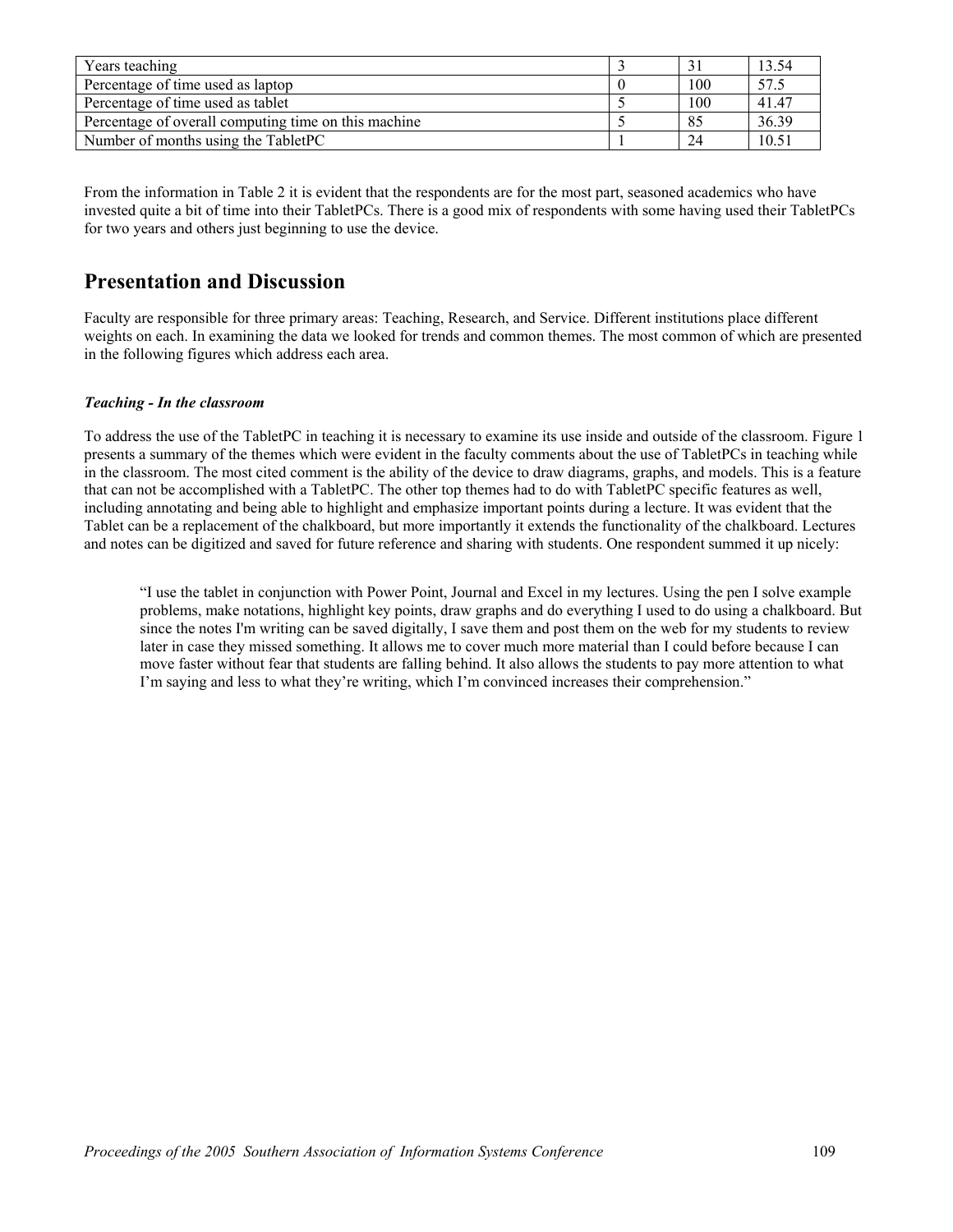**Uses of Tablets in Teaching in the Classroom**



#### **Figure 1: Use of TabletPC in the classroom**

#### *Teaching - Outside the classroom*

Figure 2 presents a summary of the themes which were evident in the faculty comments about the use of TabletPCs in teaching while outside the classroom. The TabletPC appears to provide the greatest benefit in the area of grading. One professor summarized the overarching theme:

"Wonderful for grading projects electronically. Saves a lot of time and paper and correction frustration."



#### **Teaching outside the Classroom**

### **Figure 2: Use of TabletPC outside of the classroom**

In addition some made special comments about how they are using it for distance education. One in particular seemed to summarize what many were saying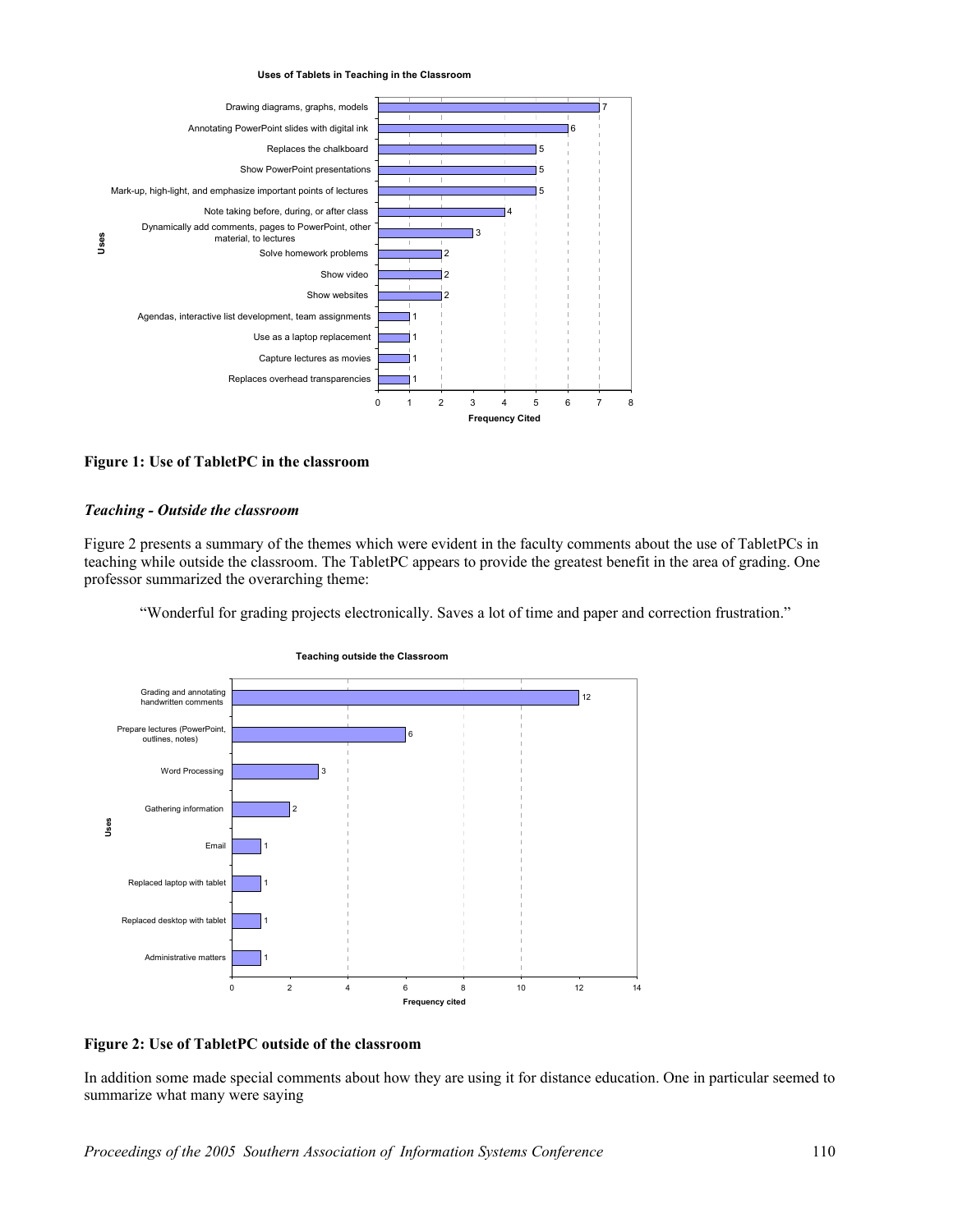"For online courses, the tablet has proven invaluable. I write out my notes and chapter outlines using the tablet PC and post them for my students as a template to use in studying the chapters. For drawing graphs and writing equations, the tablet is vastly superior to a regular PC. I can't imagine going back to the old paradigm now. I also insert voice comments on some of the more complex topics, and the students seem to find them helpful…I grade my students exams and projects digitally using a tablet and send the graded versions back to them digitally. This works extremely well and saves a tremendous amount of time over the old method of scanning in my handwritten comments and e-mailing the scanned image or of inserting typed comments."



**Figure 3: Use of the TabletPC in distance education** 

#### *Research*

Figure 4 presents a summary of the themes which were evident in the faculty comments about the use of TabletPCs in their research. It appears that the primary theme is as an organization aid due to the flexibility of the device and the advanced features. Two respondents clearly articulated these thoughts.

"When I write papers or rather when I try to put my thoughts together on any topic the journal is great, and the ability to put your thoughts into text is well nigh miraculous. At home I increasingly write to MS Word first and then cut and paste to say Outlook as I've often lost my text in other programs, like Blackboard, and email."

"Excellent for remote work on manuscripts (typing). Good for marking up reviews. Keep handy for jotting down ideas. Good for notes for manuscript revision. Can sketch figures and models"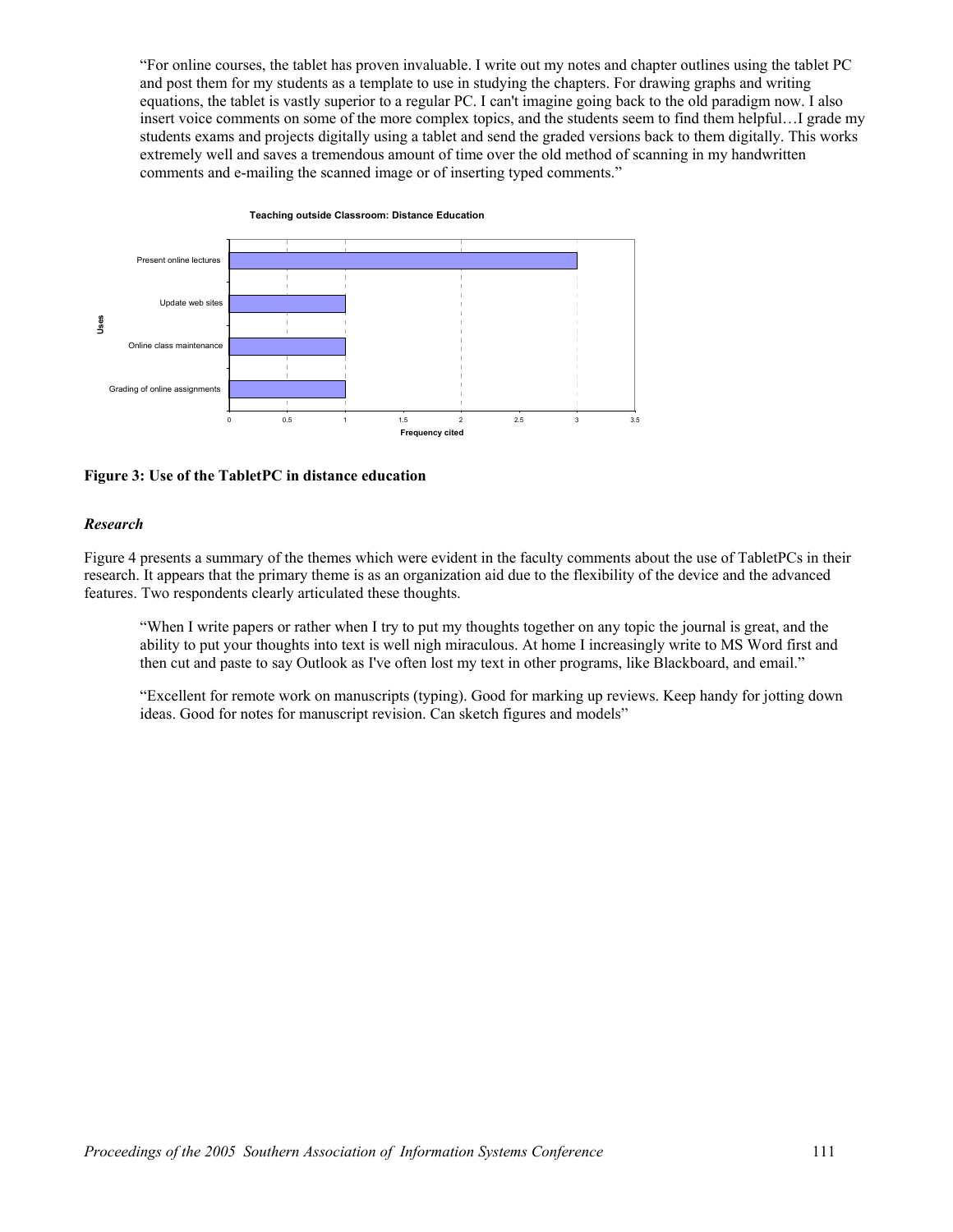

**Figure 4: Use of the TabletPC in faculty research** 

#### *Service*

Figure 5 presents a summary of the themes which were evident in the faculty comments about the use of TabletPCs in faculty service. Again the primary theme appears to be as an organizational tool. One faculty member addressed the organization as well as access to information this way:

"I take all my committee notes on my tablet now, and never have to worry about leaving important notes from past meetings in my office, which used to happen fairly regularly. I also have access to all my e-mail correspondence over the wireless network and this has proven invaluable in several meetings."





### **Conclusion, Limitations & Directions for Future Research**

It appears at this point in time the greatest impact of the TabletPC can be seen in the teaching area of a faculty's responsibility. Drawing, annotating, replacing the chalkboard and enhancing grading were common themes.

In the areas of research and service it appears that the TabletPC serves primarily as an organizational tool to assist in note gathering and expression of thoughts.

*Proceedings of the 2005 Southern Association of Information Systems Conference* 112